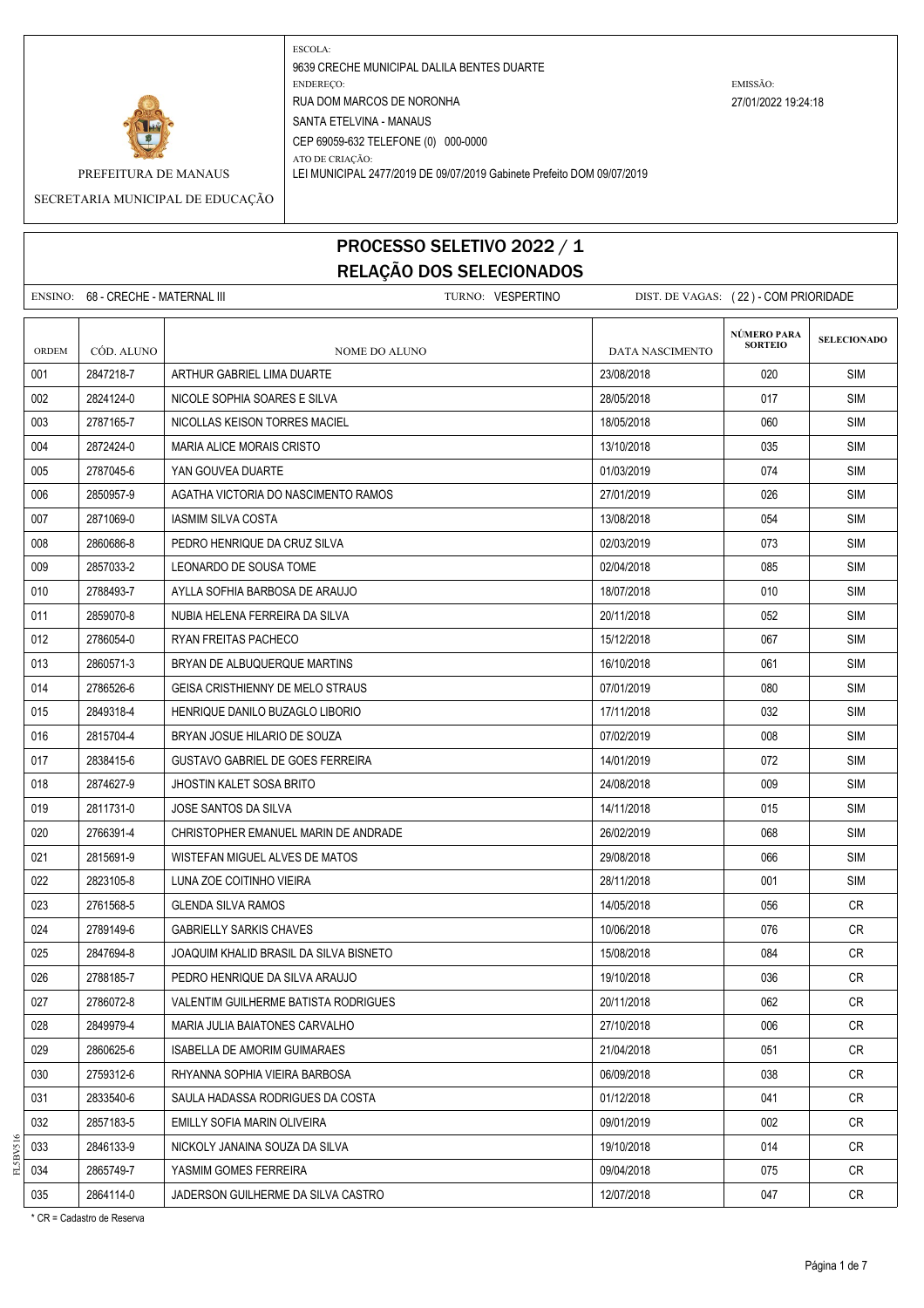

ATO DE CRIAÇÃO: PREFEITURA DE MANAUS LEI MUNICIPAL 2477/2019 DE 09/07/2019 Gabinete Prefeito DOM 09/07/2019

SECRETARIA MUNICIPAL DE EDUCAÇÃO

## PROCESSO SELETIVO 2022 / 1 RELAÇÃO DOS SELECIONADOS

|              | ENSINO: 68 - CRECHE - MATERNAL III |                                         | TURNO: VESPERTINO | DIST. DE VAGAS: (22) - COM PRIORIDADE |                               |                    |
|--------------|------------------------------------|-----------------------------------------|-------------------|---------------------------------------|-------------------------------|--------------------|
| <b>ORDEM</b> | CÓD. ALUNO                         | <b>NOME DO ALUNO</b>                    |                   | DATA NASCIMENTO                       | NÚMERO PARA<br><b>SORTEIO</b> | <b>SELECIONADO</b> |
| 036          | 2839712-6                          | RAVIH REIS CARDOSO                      |                   | 21/12/2018                            | 055                           | CR.                |
| 037          | 2850387-2                          | BRYAN VALENTIN SILVA DA LUZ             |                   | 31/01/2019                            | 057                           | CR.                |
| 038          | 2789019-8                          | ARTHUR LORENZO GOMES MORAES             |                   | 08/07/2018                            | 050                           | CR                 |
| 039          | 2785711-5                          | <b>ISAAC BRASIL DA SILVA</b>            |                   | 31/08/2018                            | 007                           | CR                 |
| 040          | 2824192-4                          | VALENTINA DE OLIVEIRA SOUZA             |                   | 28/02/2019                            | 043                           | CR                 |
| 041          | 2855806-5                          | <b>HENZO MATHEUS DOS SANTOS MACIEL</b>  |                   | 02/06/2018                            | 027                           | CR.                |
| 042          | 2789410-0                          | <b>GABRIEL MARLYSON BATISTA SAMPAIO</b> |                   | 13/04/2018                            | 003                           | CR.                |
| 043          | 2839097-0                          | ENZO DANIEL DOS SANTOS DA SILVA         |                   | 22/02/2019                            | 078                           | CR.                |
| 044          | 2869591-7                          | KEMELLY AURORA PINHEIRO FRITZ           |                   | 22/10/2018                            | 069                           | CR.                |
| 045          | 2708404-3                          | AGATHA SOPHIA DE OLIVEIRA AMORIM        |                   | 30/11/2018                            | 077                           | <b>CR</b>          |
| 046          | 2724610-8                          | CAIO VINICIUS FRANCO MATOS              |                   | 27/10/2018                            | 070                           | CR                 |
| 047          | 2871327-3                          | MARIA CECILIA SOMBRA DA SILVA           |                   | 01/03/2019                            | 058                           | CR.                |
| 048          | 2839330-9                          | DEBORAH VALLENTYNA FONSECA DE OLIVEIRA  |                   | 02/11/2018                            | 053                           | CR                 |
| 049          | 2789375-8                          | LEVI RODRIGUES DE SOUZA                 |                   | 22/04/2018                            | 086                           | CR.                |
| 050          | 2849710-4                          | MARIA HELLOYZE SANTIL CORREA            |                   | 26/02/2019                            | 059                           | CR                 |
| 051          | 2860628-0                          | MAGDIEL JONATHAN ALBUQUERQUE IGLESIAS   |                   | 24/09/2018                            | 044                           | <b>CR</b>          |
| 052          | 2783879-0                          | ANA CLARA BOTELHO DE ALMEIDA            |                   | 07/06/2018                            | 063                           | CR.                |
| 053          | 2866671-2                          | JOSE ALEXANDER VALENTIM BITTENCOURT     |                   | 15/07/2018                            | 025                           | CR.                |
| 054          | 2755830-4                          | LORENZO MIGUEL DA CRUZ ASSIS            |                   | 04/04/2018                            | 024                           | CR                 |
| 055          | 2844573-2                          | KEMILY VITORIA LIBERATO BRAGA           |                   | 15/07/2018                            | 004                           | CR                 |
| 056          | 2733259-4                          | RAFAELLA DA SILVA LOPES                 |                   | 15/11/2018                            | 040                           | CR                 |
| 057          | 2865580-0                          | ANA MIRELA BERNALDINO DOS SANTOS        |                   | 16/09/2018                            | 028                           | CR                 |
| 058          | 2847209-8                          | EVA EMANUELA MONTEIRO LIMA              |                   | 04/09/2018                            | 071                           | CR.                |
| 059          | 2867544-4                          | IRIS VALENTINA ROCHA CARIOCA            |                   | 27/02/2019                            | 029                           | <b>CR</b>          |
| 060          | 2754056-1                          | IVANILDE RAPHAELLY COUTO DOS SANTOS     |                   | 14/02/2019                            | 005                           | CR.                |
| 061          | 2792422-0                          | ALICE MESQUITA VASCONCELOS              |                   | 25/10/2018                            | 019                           | <b>CR</b>          |
| 062          | 2869952-1                          | WEVERTON NICOLLAS VIEIRA CANDIDO        |                   | 30/03/2019                            | 064                           | CR                 |
| 063          | 2864256-2                          | DANILO ADOLFO ROCHA                     |                   | 27/02/2019                            | 030                           | CR                 |
| 064          | 2868537-7                          | LOHANNA YASMIN SILVA DE SOUZA           |                   | 03/11/2018                            | 021                           | CR                 |
| 065          | 2827906-9                          | ANDERSON GEORGE DUARTE LIMA             |                   | 15/04/2018                            | 031                           | <b>CR</b>          |
| 066          | 2868649-7                          | DAVI LUIZ DE SOUZA REGIS                |                   | 20/12/2018                            | 016                           | CR                 |
| 067          | 2785762-0                          | SAMANTHA ELOA DE PAULA SOUZA            |                   | 06/02/2019                            | 037                           | <b>CR</b>          |
| 068          | 2870808-3                          | MAISA VITORIA SILVA DE MELO             |                   | 12/08/2018                            | 045                           | CR                 |
| 069          | 2871055-0                          | <b>ISIS SILVA COSTA</b>                 |                   | 13/08/2018                            | 033                           | CR                 |
| 070          | 2827662-0                          | VICTORIA STEFANIA PROL GUEVARA          |                   | 06/11/2018                            | 046                           | CR                 |

\* CR = Cadastro de Reserva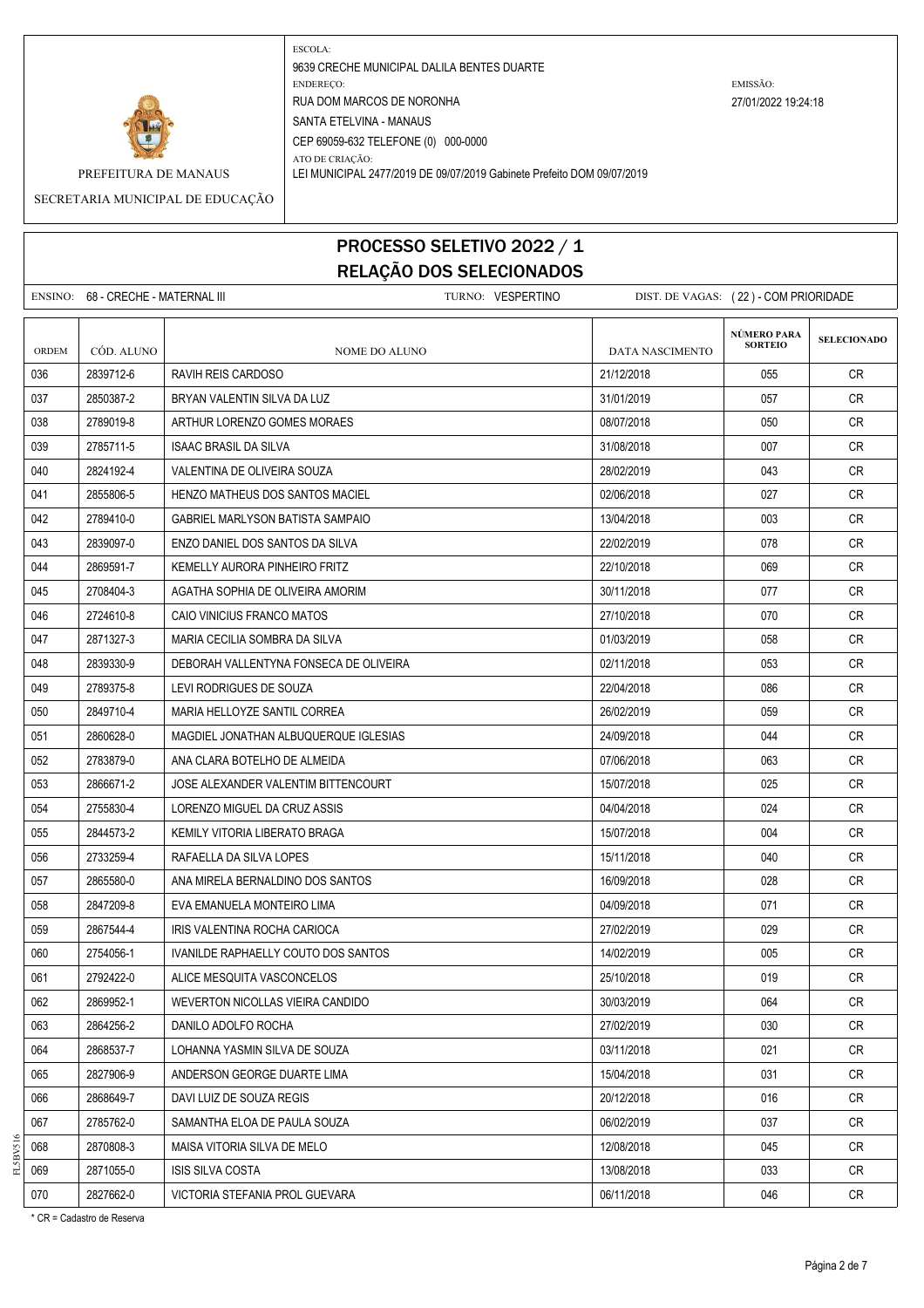

ATO DE CRIAÇÃO:

9639 CRECHE MUNICIPAL DALILA BENTES DUARTE ENDEREÇO: EMISSÃO: RUA DOM MARCOS DE NORONHA 27/01/2022 19:24:18 SANTA ETELVINA - MANAUS CEP 69059-632 TELEFONE (0) 000-0000

PREFEITURA DE MANAUS LEI MUNICIPAL 2477/2019 DE 09/07/2019 Gabinete Prefeito DOM 09/07/2019

SECRETARIA MUNICIPAL DE EDUCAÇÃO

# PROCESSO SELETIVO 2022 / 1 RELAÇÃO DOS SELECIONADOS

|       | ENSINO: 68 - CRECHE - MATERNAL III |                                      | TURNO: VESPERTINO | DIST. DE VAGAS: (22) - COM PRIORIDADE |                               |                    |
|-------|------------------------------------|--------------------------------------|-------------------|---------------------------------------|-------------------------------|--------------------|
| ORDEM | CÓD. ALUNO                         | NOME DO ALUNO                        |                   | <b>DATA NASCIMENTO</b>                | NÚMERO PARA<br><b>SORTEIO</b> | <b>SELECIONADO</b> |
| 071   | 2790267-6                          | LUIZ GUSTAVO DA SILVA LIRA           |                   | 01/08/2018                            | 034                           | CR                 |
| 072   | 2866748-4                          | FELIPE LAMPARD NAVECA DE LIMA        |                   | 10/07/2018                            | 079                           | <b>CR</b>          |
| 073   | 2865446-3                          | RAPHAEL VITTOR FERREIRA DOS SANTOS   |                   | 03/12/2018                            | 048                           | <b>CR</b>          |
| 074   | 2814248-9                          | LAURA RHIANNA LOPES TERCO            |                   | 10/03/2019                            | 065                           | <b>CR</b>          |
| 075   | 2785670-4                          | GEOVANI AUGUSTO GOMES DA SILVA       |                   | 02/02/2019                            | 081                           | <b>CR</b>          |
| 076   | 2838589-6                          | GLEYDSON BERNARDO DOS SANTOS CASTRO  |                   | 01/07/2018                            | 082                           | <b>CR</b>          |
| 077   | 2865980-5                          | HELOISE OLIVEIRA DA SILVA            |                   | 19/05/2018                            | 011                           | <b>CR</b>          |
| 078   | 2853605-3                          | SAMUEL VASCONCELOS DE ARAUJO         |                   | 20/12/2018                            | 039                           | <b>CR</b>          |
| 079   | 2764870-2                          | THAYLLA PINHEIRO PENHA               |                   | 25/11/2018                            | 042                           | <b>CR</b>          |
| 080   | 2759364-9                          | VITORIA BEATRIZ DOURANTE RIBEIRO     |                   | 25/08/2018                            | 049                           | CR                 |
| 081   | 2867162-7                          | HELENA VALENTINA DOS SANTOS DA SILVA |                   | 26/01/2019                            | 083                           | <b>CR</b>          |
| 082   | 2871119-0                          | LUCAS GABRIEL FREIRE DE OLIVEIRA     |                   | 10/07/2018                            | 022                           | <b>CR</b>          |
| 083   | 2867622-0                          | MIGUEL KAYSAR DO NASCIMENTO SANTANA  |                   | 08/06/2018                            | 013                           | CR                 |
| 084   | 2839237-0                          | LAUANNY DA SILVA ALBUQUERQUE         |                   | 21/12/2018                            | 012                           | <b>CR</b>          |
| 085   | 2837580-7                          | AGATHA HADASSA DOS SANTOS GUERREIRO  |                   | 19/12/2018                            | 018                           | <b>CR</b>          |
| 086   | 2788720-0                          | JOSE LOHAN BRANCO ARAUJO             |                   | 16/10/2018                            | 023                           | <b>CR</b>          |
|       |                                    |                                      |                   |                                       |                               |                    |
|       |                                    |                                      |                   |                                       |                               |                    |
|       |                                    |                                      |                   |                                       |                               |                    |
|       |                                    |                                      |                   |                                       |                               |                    |
|       |                                    |                                      |                   |                                       |                               |                    |
|       |                                    |                                      |                   |                                       |                               |                    |
|       |                                    |                                      |                   |                                       |                               |                    |
|       |                                    |                                      |                   |                                       |                               |                    |
|       |                                    |                                      |                   |                                       |                               |                    |
|       |                                    |                                      |                   |                                       |                               |                    |
|       |                                    |                                      |                   |                                       |                               |                    |
|       |                                    |                                      |                   |                                       |                               |                    |
|       |                                    |                                      |                   |                                       |                               |                    |
|       |                                    |                                      |                   |                                       |                               |                    |
|       |                                    |                                      |                   |                                       |                               |                    |
|       |                                    |                                      |                   |                                       |                               |                    |
|       |                                    |                                      |                   |                                       |                               |                    |
|       |                                    |                                      |                   |                                       |                               |                    |
|       |                                    |                                      |                   |                                       |                               |                    |

\* CR = Cadastro de Reserva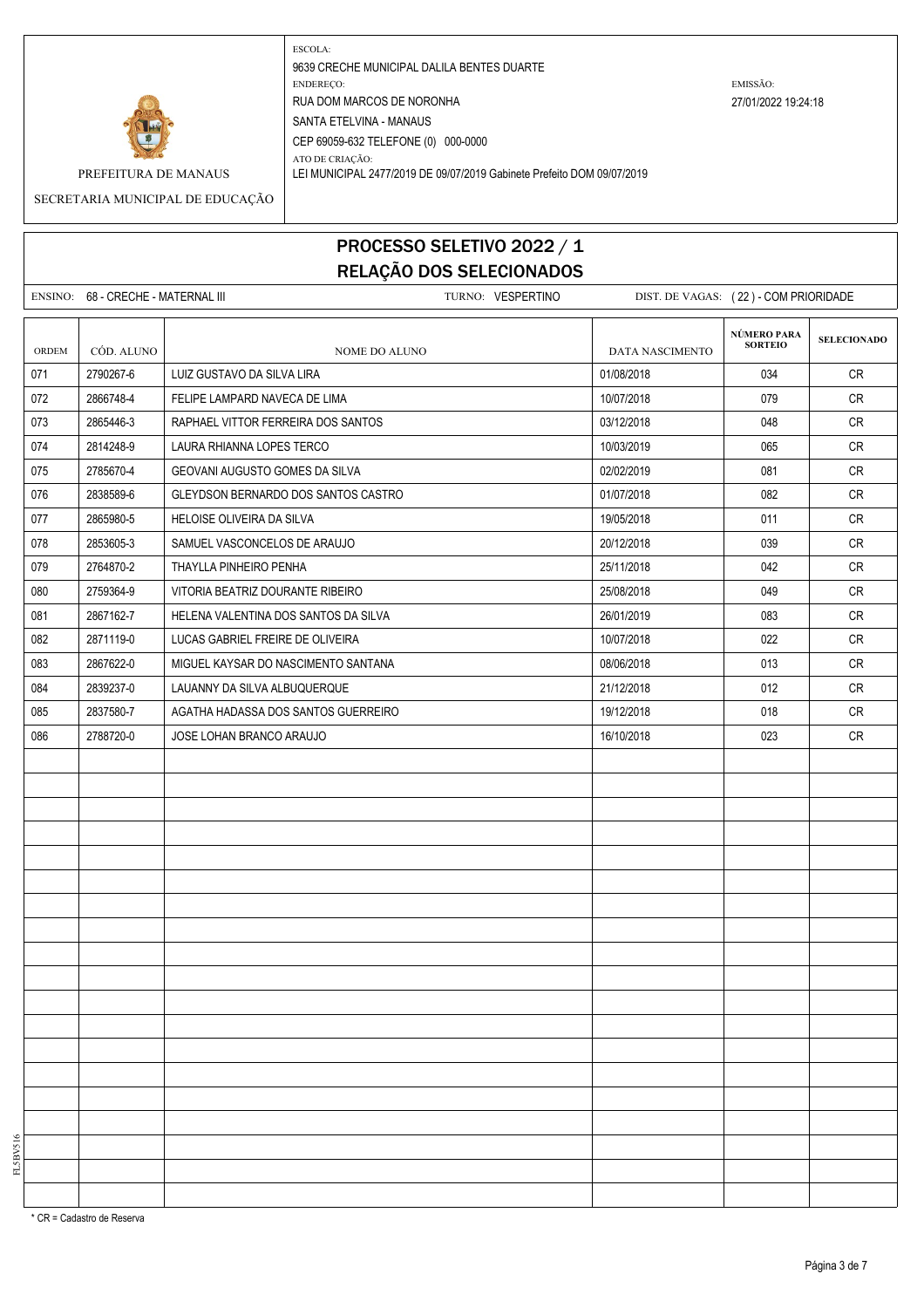

ATO DE CRIAÇÃO: PREFEITURA DE MANAUS LEI MUNICIPAL 2477/2019 DE 09/07/2019 Gabinete Prefeito DOM 09/07/2019

SECRETARIA MUNICIPAL DE EDUCAÇÃO

## PROCESSO SELETIVO 2022 / 1 RELAÇÃO DOS SELECIONADOS

|       | ENSINO: 68 - CRECHE - MATERNAL III | TURNO: VESPERTINO                   | DIST. DE VAGAS: (14) - SEM PRIORIDADE |                |                    |
|-------|------------------------------------|-------------------------------------|---------------------------------------|----------------|--------------------|
|       |                                    |                                     |                                       | NÚMERO PARA    |                    |
| ORDEM | CÓD. ALUNO                         | NOME DO ALUNO                       | DATA NASCIMENTO                       | <b>SORTEIO</b> | <b>SELECIONADO</b> |
| 001   | 2854044-1                          | WENDEL HENRIQUE ABREU DA SILVA      | 20/08/2018                            | 037            | <b>SIM</b>         |
| 002   | 2850613-8                          | <b>JOAO GUILHERME LIMA DE JESUS</b> | 15/06/2018                            | 074            | <b>SIM</b>         |
| 003   | 2817193-4                          | BENJAMIN OLIVEIRA DE OLIVEIRA       | 12/10/2018                            | 068            | <b>SIM</b>         |
| 004   | 2759597-8                          | MELLYNDA LAUANA DE SOUZA PONTES     | 23/05/2018                            | 109            | <b>SIM</b>         |
| 005   | 2789591-2                          | AMANDA VALENTINA FRANCO MESQUITA    | 30/04/2018                            | 041            | <b>SIM</b>         |
| 006   | 2787930-5                          | ANTONIO DA COSTA SILVA              | 06/08/2018                            | 036            | <b>SIM</b>         |
| 007   | 2837166-6                          | EMANUELLY DE OLIVEIRA SIMAO         | 15/06/2018                            | 106            | <b>SIM</b>         |
| 008   | 2814898-3                          | ELIZEU SILVA DE OLIVEIRA            | 13/11/2018                            | 057            | <b>SIM</b>         |
| 009   | 2862803-9                          | JOSE CARLOS LIMA PICANCO            | 03/09/2018                            | 107            | <b>SIM</b>         |
| 010   | 2866893-6                          | ISABELLA CRISTINA LEAL DA COSTA     | 10/06/2018                            | 067            | <b>SIM</b>         |
| 011   | 2857424-9                          | AYLA EMILLY GONCALVES MARKS         | 06/02/2019                            | 072            | SIM                |
| 012   | 2821191-0                          | NATHACHA NOGUEIRA DE FREITAS        | 10/10/2018                            | 083            | <b>SIM</b>         |
| 013   | 2776831-7                          | AVILA JAMILLE RODRIGUES MELO        | 05/08/2018                            | 103            | <b>SIM</b>         |
| 014   | 2787706-0                          | ARTHUR DA SILVA AMARAL              | 14/02/2019                            | 076            | SIM                |
| 015   | 2846292-0                          | MARIA LUIZA LIBORIO DE SOUZA        | 05/07/2018                            | 084            | CR.                |
| 016   | 2866024-2                          | ALEHANDRIA AZEVEDO CANTO            | 01/01/2019                            | 038            | CR.                |
| 017   | 2572477-0                          | <b>ICARO DOS SANTOS RIBEIRO</b>     | 17/08/2018                            | 039            | <b>CR</b>          |
| 018   | 2873700-8                          | ARTHUR SODRE SALES URBANO           | 26/03/2019                            | 075            | <b>CR</b>          |
| 019   | 2790865-8                          | AGATHA JAMYLLE FEITOZA TORRES       | 14/01/2019                            | 042            | CR.                |
| 020   | 2787766-3                          | <b>BENICIO PRAIA MARINHO</b>        | 20/07/2018                            | 009            | <b>CR</b>          |
| 021   | 2856596-7                          | ISIS KAROLINE OLIVEIRA SOUZA        | 18/11/2018                            | 040            | CR                 |
| 022   | 2838555-1                          | RYAN LUCCA DA MOTA MAIA             | 22/07/2018                            | 029            | CR.                |
| 023   | 2840428-9                          | ANTONY JONES DA SILVA MELO          | 20/09/2018                            | 098            | <b>CR</b>          |
| 024   | 2868868-6                          | HELLENA AGNES OLIVEIRA DA COSTA     | 28/03/2019                            | 024            | CR.                |
| 025   | 2844883-9                          | JORDANA ESTER SANTOS DA SILVA       | 13/01/2019                            | 026            | CR.                |
| 026   | 2865048-4                          | ALEXANDRE GUILHERME DE ASSIS CORREA | 15/04/2018                            | 005            | ${\sf CR}$         |
| 027   | 2859292-1                          | LEONARDO SANTOS NUNES SENA          | 06/07/2018                            | 011            | CR                 |
| 028   | 2840966-3                          | RHYANNA BEATRIZ FRANCA DOS SANTOS   | 15/02/2019                            | 027            | CR                 |
| 029   | 2787837-6                          | ENZO JAVIER PEREIRA DE MEDEIROS     | 15/11/2018                            | 092            | CR                 |
| 030   | 2865810-8                          | RYAN GOMES DE AZEVEDO               | 22/07/2018                            | 049            | <b>CR</b>          |
| 031   | 2842230-9                          | YURI VALENTIN NASCIMENTO FERREIRA   | 15/04/2018                            | 058            | CR                 |
| 032   | 2815946-2                          | HENRIQUE GABRIEL DOS SANTOS REBELO  | 05/08/2018                            | 065            | CR                 |
| 033   | 2841437-3                          | MATHIAS IRE HERRERA MEDINA          | 15/04/2018                            | 073            | CR                 |
| 034   | 2861188-8                          | JAMILLY YSADORA LOUREIRO ARAUJO     | 13/05/2018                            | 020            | CR                 |
| 035   | 2835517-2                          | NATHANAEL PEREIRA SOUZA             | 05/03/2019                            | 012            | CR                 |

\* CR = Cadastro de Reserva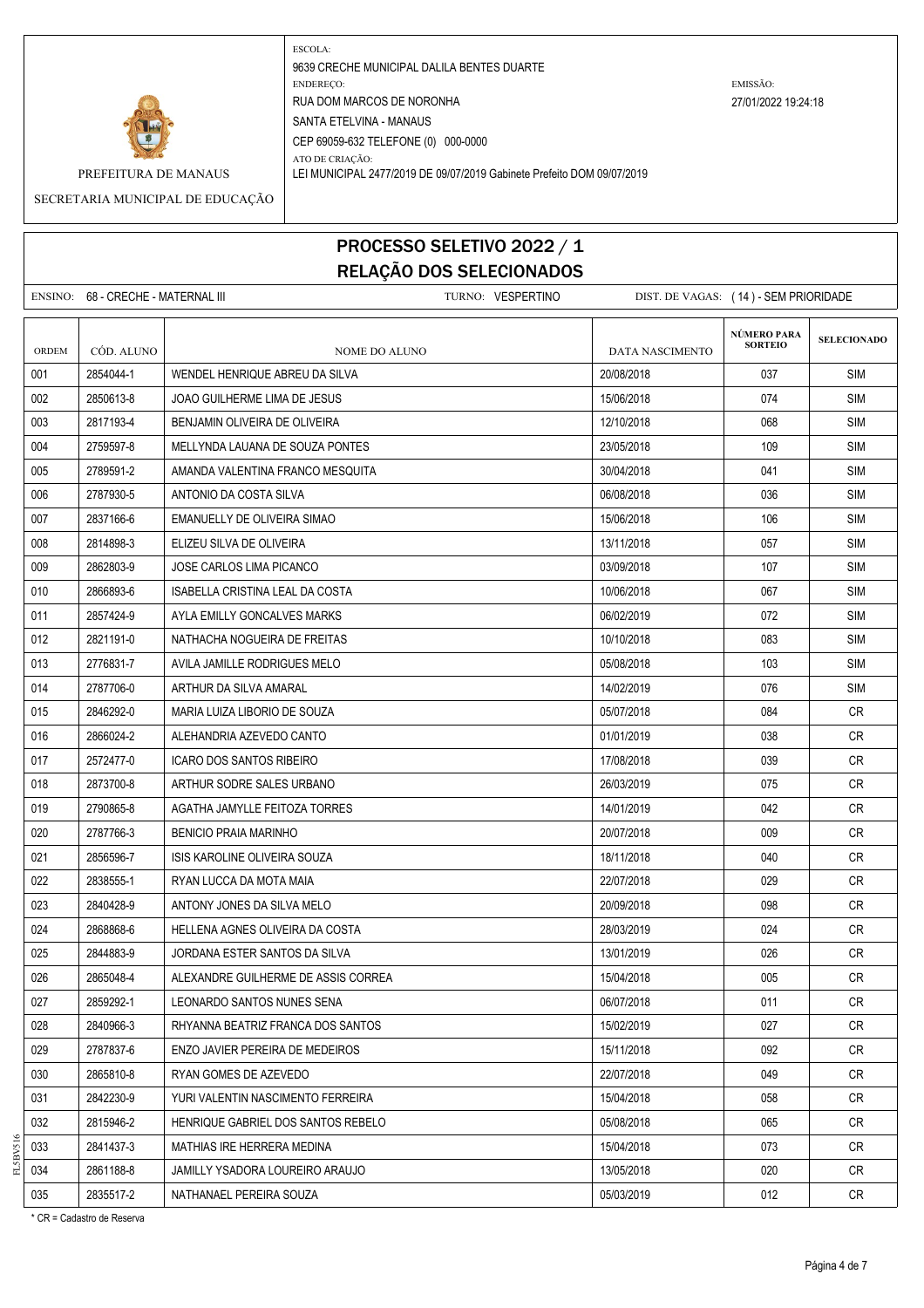

ATO DE CRIAÇÃO: PREFEITURA DE MANAUS LEI MUNICIPAL 2477/2019 DE 09/07/2019 Gabinete Prefeito DOM 09/07/2019

SECRETARIA MUNICIPAL DE EDUCAÇÃO

## PROCESSO SELETIVO 2022 / 1 RELAÇÃO DOS SELECIONADOS

|              | ENSINO: 68 - CRECHE - MATERNAL III |                                       | TURNO: VESPERTINO | DIST. DE VAGAS: (14) - SEM PRIORIDADE |                                      |                    |
|--------------|------------------------------------|---------------------------------------|-------------------|---------------------------------------|--------------------------------------|--------------------|
| <b>ORDEM</b> | CÓD. ALUNO                         | NOME DO ALUNO                         |                   | <b>DATA NASCIMENTO</b>                | <b>NÚMERO PARA</b><br><b>SORTEIO</b> | <b>SELECIONADO</b> |
| 036          | 2813473-7                          | ARTHUR DANIEL SILVA NASCIMENTO        |                   | 09/06/2018                            | 069                                  | CR.                |
| 037          | 2790666-3                          | JEFFERSON DA SILVA SANTOS             |                   | 17/10/2018                            | 077                                  | CR                 |
| 038          | 2865932-5                          | LAURA CRISTYNE DA SILVA CAMPOS        |                   | 06/02/2019                            | 043                                  | CR.                |
| 039          | 2842773-4                          | ANA JULIA DOS SANTOS ARAUJO           |                   | 08/12/2018                            | 105                                  | CR                 |
| 040          | 2785835-9                          | MARIA EDUARDA LEAL SIMOES             |                   | 15/01/2019                            | 101                                  | CR                 |
| 041          | 2751470-6                          | ANA MARIA RIBEIRO DO NASCIMENTO       |                   | 25/11/2018                            | 002                                  | CR.                |
| 042          | 2788612-3                          | CAIO EDUARDO PAULINO COELHO           |                   | 19/08/2018                            | 044                                  | CR                 |
| 043          | 2871863-1                          | MAITE MUNICK BRAZAO GOIS              |                   | 01/09/2018                            | 045                                  | CR                 |
| 044          | 2822139-7                          | RENATO VALENTIM CARDOUSO              |                   | 04/10/2018                            | 025                                  | CR.                |
| 045          | 2764025-6                          | JOANNA RAFAELLY FIGUEREDO DIAS        |                   | 09/04/2018                            | 071                                  | <b>CR</b>          |
| 046          | 2814822-3                          | DAVI BENJAMIM PEREIRA BRUNO           |                   | 24/06/2018                            | 028                                  | CR                 |
| 047          | 2840350-9                          | KALLEB EMANUEL VITAL PINTO            |                   | 20/08/2018                            | 059                                  | CR                 |
| 048          | 2811046-3                          | CHRISTOPHER YAN SILVA DA SILVA        |                   | 28/05/2018                            | 099                                  | CR.                |
| 049          | 2859665-0                          | ISADORA VALENTINA ARAUJO SILVA        |                   | 19/11/2018                            | 021                                  | CR                 |
| 050          | 2866589-9                          | THOMAS GABRIEL FERREIRA COLARES       |                   | 04/11/2018                            | 050                                  | <b>CR</b>          |
| 051          | 2814813-4                          | AYLA CRISTINA PRADO ARAUJO            |                   | 14/05/2018                            | 070                                  | <b>CR</b>          |
| 052          | 2867946-6                          | KAYK ARIELL SOUZA REIS DE OLIVEIRA    |                   | 04/04/2018                            | 001                                  | CR.                |
| 053          | 2866377-2                          | LUNA BEATRIZ EVANOVICK LEITAO MENEZES |                   | 05/12/2018                            | 022                                  | CR.                |
| 054          | 2867859-1                          | GUILHERME WILLIAM DE LIMA DOS SANTOS  |                   | 19/09/2018                            | 003                                  | CR                 |
| 055          | 2813758-2                          | LARA HELENA ELEOTERIO DA TRINDADE     |                   | 02/04/2018                            | 008                                  | CR                 |
| 056          | 2798150-9                          | ANA HELOISA ARAUJO SANTOS             |                   | 28/04/2018                            | 015                                  | CR                 |
| 057          | 2789622-6                          | CAYLLA VALENTINA SERRAO ARAUJO        |                   | 01/06/2018                            | 004                                  | CR                 |
| 058          | 2825373-6                          | JADE HELOISA BATISTA DA SILVA         |                   | 26/07/2018                            | 010                                  | CR                 |
| 059          | 2819150-1                          | GUILHERME DE SOUZA DO NASCIMENTO      |                   | 16/04/2018                            | 014                                  | <b>CR</b>          |
| 060          | 2822655-0                          | GABRIELY PALHETA DE ALMEIDA           |                   | 21/02/2019                            | 097                                  | CR.                |
| 061          | 2868105-3                          | ANA LUISA LOPES FREITAS               |                   | 27/04/2018                            | 087                                  | CR                 |
| 062          | 2810417-0                          | ASAF LEVI DE SOUZA ALVES              |                   | 11/07/2018                            | 110                                  | CR                 |
| 063          | 2867200-3                          | MALLU FABRINNY GOMES PERDIGAO         |                   | 24/03/2019                            | 091                                  | <b>CR</b>          |
| 064          | 2849447-4                          | ANDERSON ICARO DOS REIS SOUZA         |                   | 02/03/2019                            | 035                                  | CR                 |
| 065          | 2836990-4                          | MAYTE LOUISE SILVA SANTOS             |                   | 21/01/2019                            | 078                                  | <b>CR</b>          |
| 066          | 2788814-2                          | PEDRO HENRIQUE DOS SANTOS SILVA       |                   | 20/09/2018                            | 013                                  | CR                 |
| 067          | 2873475-0                          | MARCELY ELOA FARIAS DOS ANJOS         |                   | 18/06/2018                            | 046                                  | <b>CR</b>          |
| 068          | 2847758-8                          | GAEL DOS SANTOS DA SILVA              |                   | 02/03/2019                            | 006                                  | CR                 |
| 069          | 2786635-1                          | SAMUEL CAMPOS FARIAS                  |                   | 05/01/2019                            | 030                                  | CR                 |
| 070          | 2841299-0                          | VICTOR GABRIEL DOS SANTOS PAULINO     |                   | 18/04/2018                            | 032                                  | CR                 |

\* CR = Cadastro de Reserva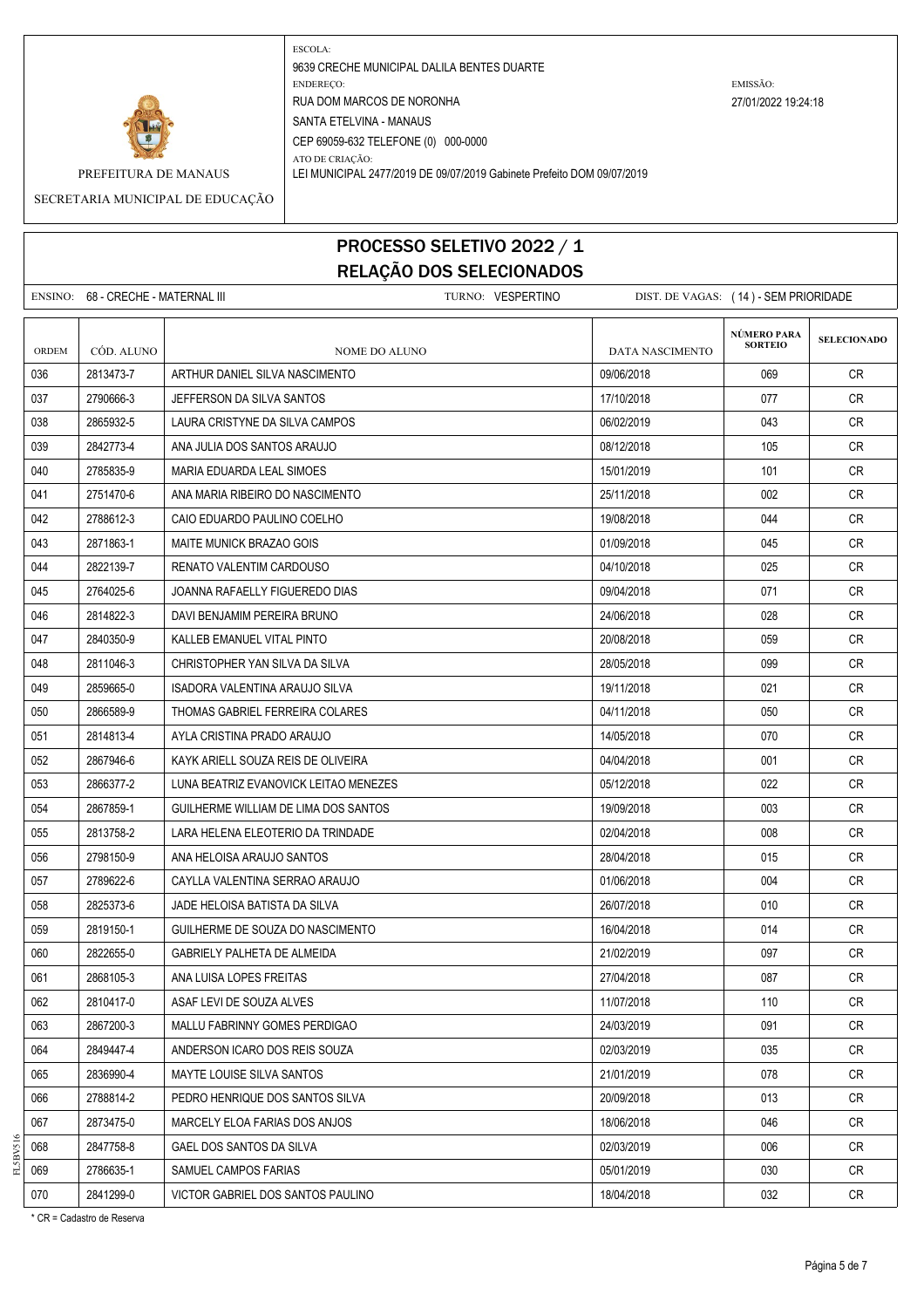

ATO DE CRIAÇÃO: PREFEITURA DE MANAUS LEI MUNICIPAL 2477/2019 DE 09/07/2019 Gabinete Prefeito DOM 09/07/2019

SECRETARIA MUNICIPAL DE EDUCAÇÃO

# PROCESSO SELETIVO 2022 / 1 RELAÇÃO DOS SELECIONADOS

|              | ENSINO: 68 - CRECHE - MATERNAL III |                                             | TURNO: VESPERTINO | DIST. DE VAGAS: (14) - SEM PRIORIDADE |                               |                    |
|--------------|------------------------------------|---------------------------------------------|-------------------|---------------------------------------|-------------------------------|--------------------|
| <b>ORDEM</b> | CÓD. ALUNO                         | NOME DO ALUNO                               |                   | <b>DATA NASCIMENTO</b>                | NÚMERO PARA<br><b>SORTEIO</b> | <b>SELECIONADO</b> |
| 071          | 2860633-7                          | KIMBERLLY LAIS DE OLIVEIRA LABORDA          |                   | 07/07/2018                            | 007                           | <b>CR</b>          |
| 072          | 2823096-5                          | LUISA DE SOUZA CORREIA                      |                   | 17/07/2018                            | 108                           | CR                 |
| 073          | 2786575-4                          | JOAO MIGUEL FURTADO RODRIGUES               |                   | 17/04/2018                            | 112                           | CR.                |
| 074          | 2787447-8                          | SOPHIA NERI DOS SANTOS                      |                   | 19/12/2018                            | 031                           | CR.                |
| 075          | 2809629-0                          | <b>ISRAEL VICTOR MEIRELES REBELO</b>        |                   | 30/05/2018                            | 111                           | CR                 |
| 076          | 2867263-1                          | COLBERTH ARTHUR VARGAS BATISTA              |                   | 05/11/2018                            | 079                           | <b>CR</b>          |
| 077          | 2786474-0                          | ANTHONYO SAMUEL FRAZAO XAVIER               |                   | 16/04/2018                            | 088                           | CR                 |
| 078          | 2741818-9                          | VIVIAN KAROLINA DE ALMEIDA DUARTE           |                   | 14/03/2019                            | 033                           | CR                 |
| 079          | 2845021-3                          | MARIA JANETE DO NASCIMENTO E SILVA          |                   | 06/04/2018                            | 047                           | CR.                |
| 080          | 2865791-8                          | KATHERINE DA COSTA PAREDES                  |                   | 10/08/2018                            | 048                           | <b>CR</b>          |
| 081          | 2788314-0                          | ANNE CAROLINE DE SOUSA ASSIS                |                   | 26/08/2018                            | 016                           | CR.                |
| 082          | 2862533-1                          | ARTHUR CAMPOS LIMA                          |                   | 16/06/2018                            | 017                           | CR                 |
| 083          | 2787651-9                          | HADASSA ROMANO LINDOSO                      |                   | 01/12/2018                            | 095                           | CR.                |
| 084          | 2867381-6                          | WESLEY PICANCO DA SILVA                     |                   | 14/07/2018                            | 051                           | CR                 |
| 085          | 2851033-0                          | DHIEMILLY DE LIMA FRANCA                    |                   | 25/06/2018                            | 034                           | <b>CR</b>          |
| 086          | 2792735-0                          | ANNA CLARA DE ARAUJO ALBUQUERQUE            |                   | 04/11/2018                            | 056                           | <b>CR</b>          |
| 087          | 2750600-2                          | HAYSSA CASTRO MONTEIRO                      |                   | 15/05/2018                            | 113                           | CR.                |
| 088          | 2842548-0                          | ABRAHAM LEVY LEANDRO DA COSTA               |                   | 22/04/2018                            | 104                           | <b>CR</b>          |
| 089          | 2683651-3                          | ROSELITA DAVILLA VARGAS CASTRO              |                   | 12/08/2018                            | 089                           | CR                 |
| 090          | 2787979-8                          | <b>HARVEY GOES BULCAO</b>                   |                   | 24/02/2019                            | 096                           | CR.                |
| 091          | 2871401-6                          | PIETRA EMANUELY BRANDAO DIAS                |                   | 23/02/2019                            | 018                           | CR.                |
| 092          | 2845971-7                          | CALOS EDUARDO VIANA ANDRADE                 |                   | 28/10/2018                            | 082                           | CR                 |
| 093          | 2752435-3                          | LUNA SOFIA SENA ARAUJO                      |                   | 04/08/2018                            | 080                           | CR                 |
| 094          | 2787851-1                          | PHELIPE MANOEL MARQUES DE LIMA              |                   | 27/04/2018                            | 086                           | <b>CR</b>          |
| 095          | 2847675-1                          | ELIAS EMANOEL DA SILVA COSTA                |                   | 16/09/2018                            | 061                           | CR                 |
| 096          | 2849968-9                          | ISABELLA LUISA DA COSTA MESQUITA            |                   | 21/03/2019                            | 114                           | CR                 |
| 097          | 2845621-1                          | RAQUEL MIKAELLE SILVA DE CASTRO             |                   | 18/05/2018                            | 019                           | CR                 |
| 098          | 2814554-2                          | WILSON CHRISTIAN ESTACIO JORDAO DE OLIVEIRA |                   | 02/11/2018                            | 052                           | <b>CR</b>          |
| 099          | 2858445-7                          | YTALO MIGUEL DA SILVA DE SOUZA              |                   | 07/06/2018                            | 053                           | CR                 |
| 100          | 2863020-3                          | ZAQUEU CRUZ DA SILVA                        |                   | 10/11/2018                            | 054                           | CR                 |
| 101          | 2789599-8                          | KAIO LORENZO DA COSTA DA SILVA              |                   | 28/01/2019                            | 055                           | CR                 |
| 102          | 2867796-0                          | TAYLLA RAYANNE SILVA SANTANA                |                   | 03/03/2019                            | 060                           | CR                 |
| 103          | 2689238-3                          | MARIA EDUARDA SILVEIRA ALFAIA               |                   | 28/02/2019                            | 023                           | CR                 |
| 104          | 2786975-0                          | ALICE GABRIELA ANDRADE                      |                   | 01/12/2018                            | 062                           | CR                 |
| 105          | 2798002-2                          | ANNA LUIZA TANAKA ARAUJO                    |                   | 29/06/2018                            | 063                           | CR                 |

\* CR = Cadastro de Reserva